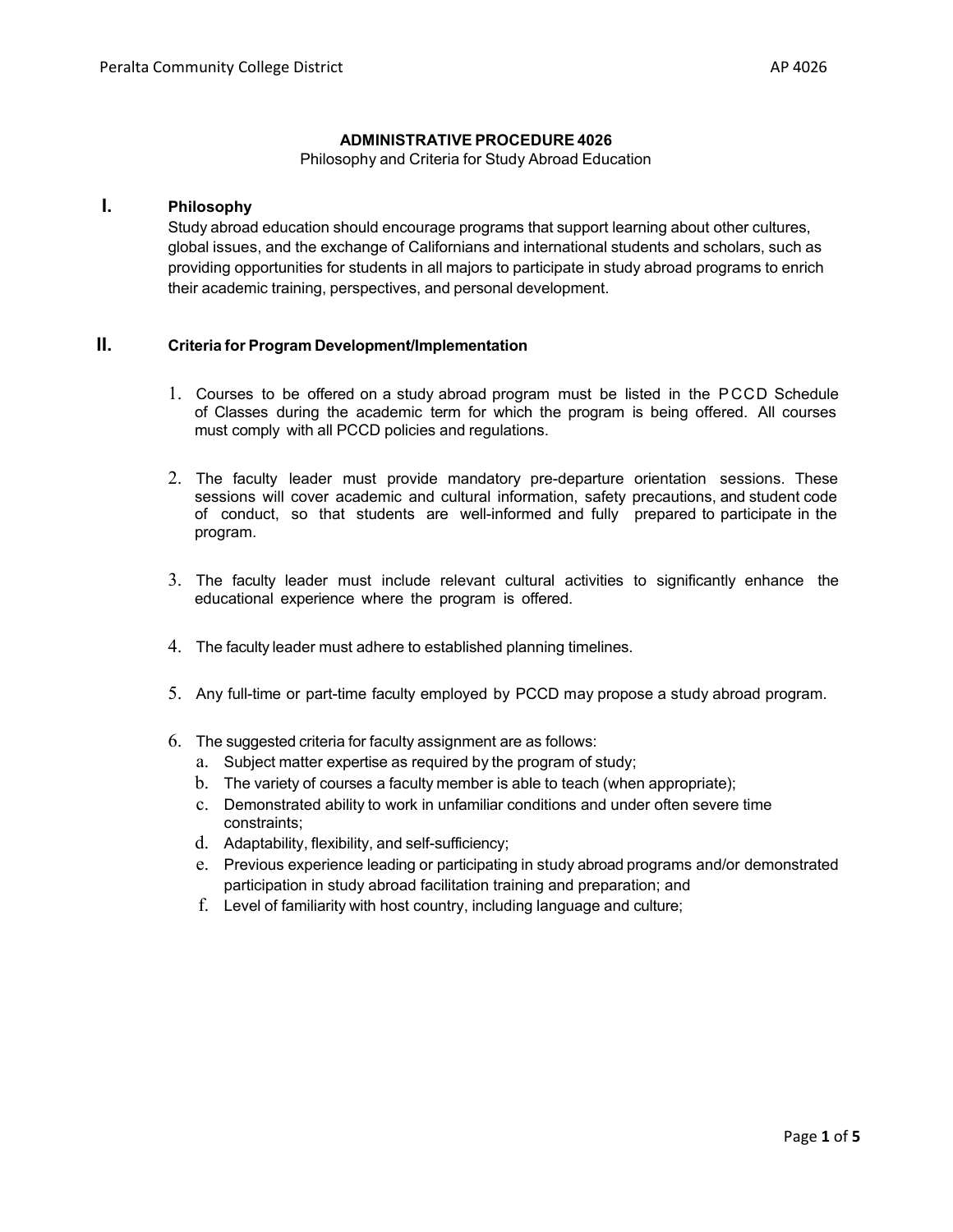7. Risk and Safety Factors - For each program, an official decision will be made 120 days before departure if it will be offered or not based on safety factors which include, but are not limited to:

- a. Department of State Travel Warnings
- b. CDC Travel Advisories

### **III. Proposal for Establishing a Study Abroad Program**

- 1. All faculty leaders must fill out a Proposal for Establishing a Study Abroad Program no less than twelve (12) months in advance of the projected departure date. The proposal form can be retrieved at the Office of International Education's Study Abroad website.
- 2. Recommended Timeline for Faculty
	- a. Meet with International Services Manager to discuss location, possible course offering, and tentative dates (19 months before)
	- b. Faculty creates study abroad proposal with identified course (17 months before)
	- c. Proposal submitted to Office of International Education for first review along with estimated budget, itinerary, syllabus, course offering, contact hours and Student learning outcomes (SLO). Begin working on plans and logistics with third party provider on how the program will be offered (16 months before)
	- d. Proposal submitted to Dean and Vice President of Instruction for approval. Faculty assignments will be scheduled by the college administration in consultation with the department chairperson and the individual faculty member. (15 months before)
	- e. Program details finalized including total costs, flights, lodging, payment deadlines, insurance and visas. Begin promotion on website and flyers with estimated budget for students (12 months before)
- 3. The proposal must contain the following:
	- a. Faculty Profile;
	- b. Signature of approval from division Dean and VPI;
	- c. Location (Country);
	- d. Semester offered (or summer study abroad);
	- e. Length of program;
	- f. Course offerings;
	- g. Minimum number of students needed and maximum number possible;
	- h. Requirements of acceptance (e.g. GPA, prerequisites, etc.);
	- i. Suggested instructors;
	- j. Relationship to PCCD curriculum;
	- k. Method for evaluation; and
	- l. Calendar (Travel dates, starting/ending dates)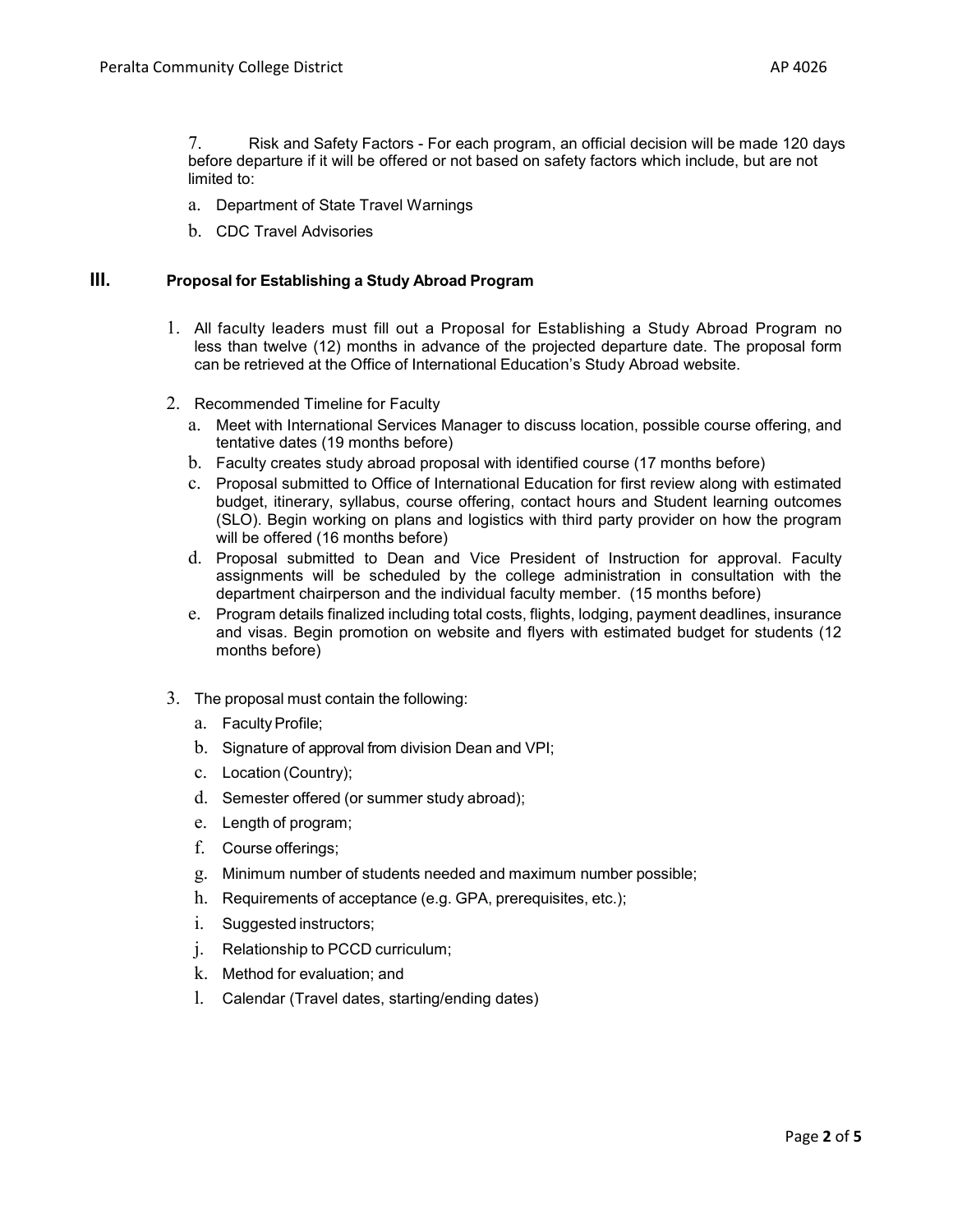- 4. After the proposal form is approved, the faculty leader, will work with the Office of International Education, to finalize the program details, logistics and budget listed below:
	- a. Accommodations, such as transportation system, to be used to and from the USA to host country, as well as within the country;
	- b. Detailed information about housing and meal plan/s to be provided for students;
	- c. Insurance and liability;
	- d. Groupactivities/excursions;
	- e. Method and frequency of course evaluation;
	- f. Funding for instruction and student fee structure;
	- g. Timeline for course development for study abroad; and
	- h. Other issues related to the development and marketing of the program

# **IV. Student-Participation Program Requirements**

- 1. Students must be at least 18 years old to participate in the programs. Students under the age of 18 may be allowed to participate at the discretion of the faculty, division Dean and VPI. If approval is obtained, the minor student must have a parent or legal guardian also participate in the program as a student, and both must remain together at all times for the duration of the program.
- 2. Prerequisites for courses taught as part of a PCCD study abroad program will be enforced. (Catalog and schedule of classes contain prerequisite information.)
- 3. In addition to completing the Pre-Travel Study Abroad Information Form, students will need to read, sign and submit the following documents to [studyabroad@peralta.edu](about:blank) in order to be accepted to the program
	- a. Payment/Refund Terms and Conditions
	- b. Assumptions of Risks
	- c. Waiver and Release Agreement for International Travel
	- d. Standards of Student Conduct
	- e. A completed and signed ADD Card
	- f. Copy of Passport
- 4. Prior to departure, each student will also need to:
	- Apply to the college and obtain a Student ID (if they do not have one already)
	- Apply for a Passport (if they do not have one already) or renew passport (if not valid for at least 6 months before travel is scheduled)
	- Make program payments by deadlines
	- Register and pay for course
	- Attend mandatory pre-departure orientations
	- Register with U.S. Department of State Smart Traveler Enrollment Program (STEP)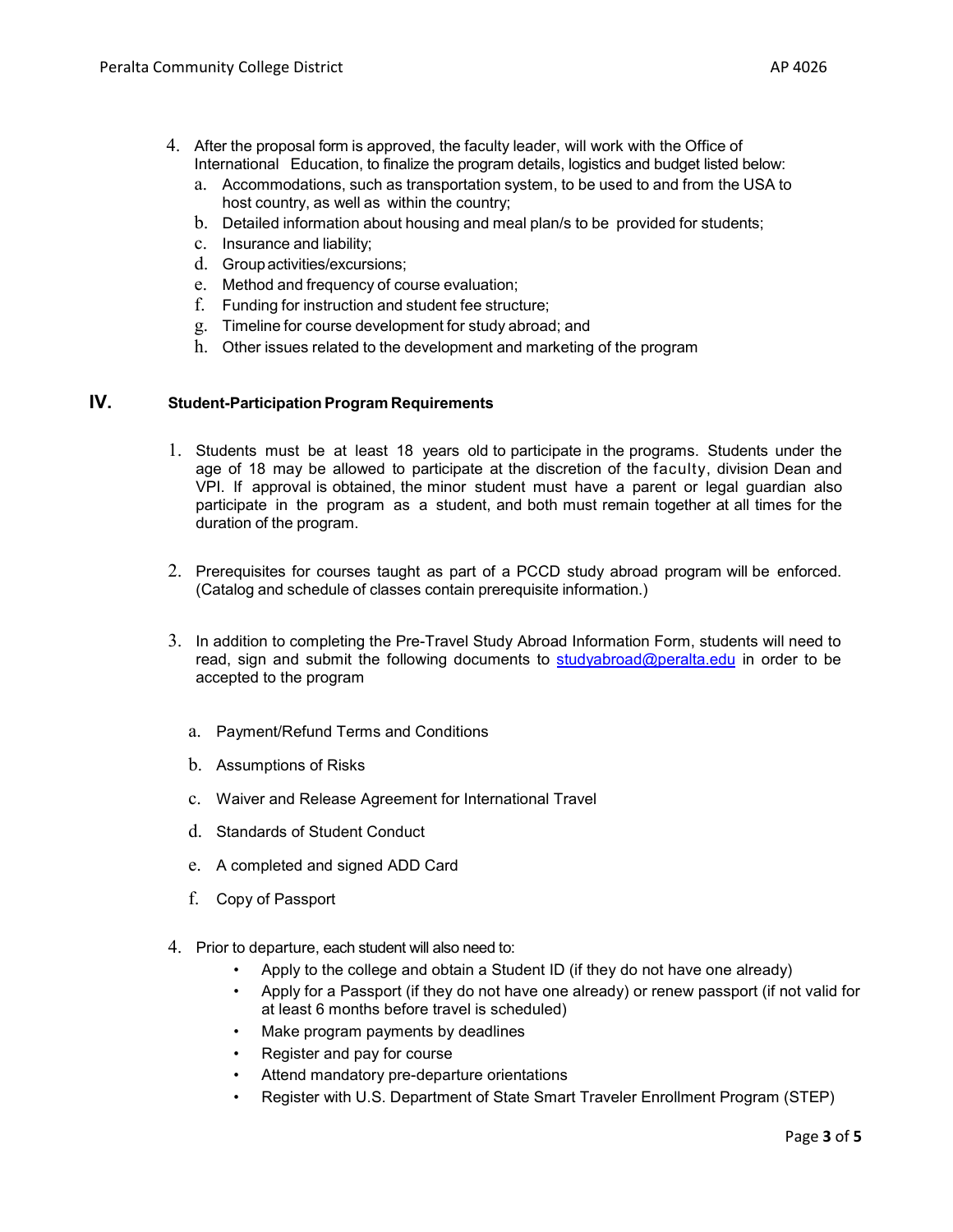- Obtain proper immunizations as listed on CDC website and check with physician for health concerns.
- 5. Students interested in financial aid will be referred to the Financial Aid Office. A student's enrollment in a program of study abroad approved for credit by PCCD may be considered enrollment for the purpose of applying for assistance under Title IV. Title IV financial aid is federally funded aid such as Federal Pell Grant, Federal Supplemental Educational Opportunity Grant (SEOG), Federal Perkins Loan, Federal Subsidized and Unsubsidized Direct Loans.

# **V. Fiscal Policies**

#### **A. Establishment of Program Cost**

- 1. The Office of International Education, and/or third-party provider shall establish a per-student cost, which will include the budget, payment timelines and refund structure.
- 2. The program per-student cost shall be established at a level to include all third-party provider costs, faculty expenses (such as flight, lodging, or other program fees), plus program operations, and indirect costs if applicable. Faculty salary for teaching the course is not included in the program's per-student cost (except for fee-based courses).

### **B. Refund Policies**

- 1. The Office of International Education and/or third party providers will establish specific and clear refund policies to distribute to students.
- 2. Initial deposits for study abroad programs may be non-refundable. Additional payments made after initial deposit will have separate refund policies listed on program brochure or study abroad website.
- 3. Students will be required to sign the "Study Abroad Payment/Refund Terms and Conditions" document outlining all refund penalties. These documents shall be submitted electronically to the Office of International Education.
- 4. For programs utilizing a third-party provider, students will need to abide by their refund policies.

#### **C. Collection of Funds**

- 1. Upon establishment of the program, it will be determined if all funds will be collected by the Office of International Education or third-party provider. Payments will be made out to travel agent/provider, Peralta Community College District or Peralta Colleges Foundation (Study Abroad Managed Fund). Checks cannot be made directly out to the faculty, and it is not recommended to collect cash from students.
- 2. Receipts are to be returned for all payments. Those collecting payments from students must issue a receipt to the student.